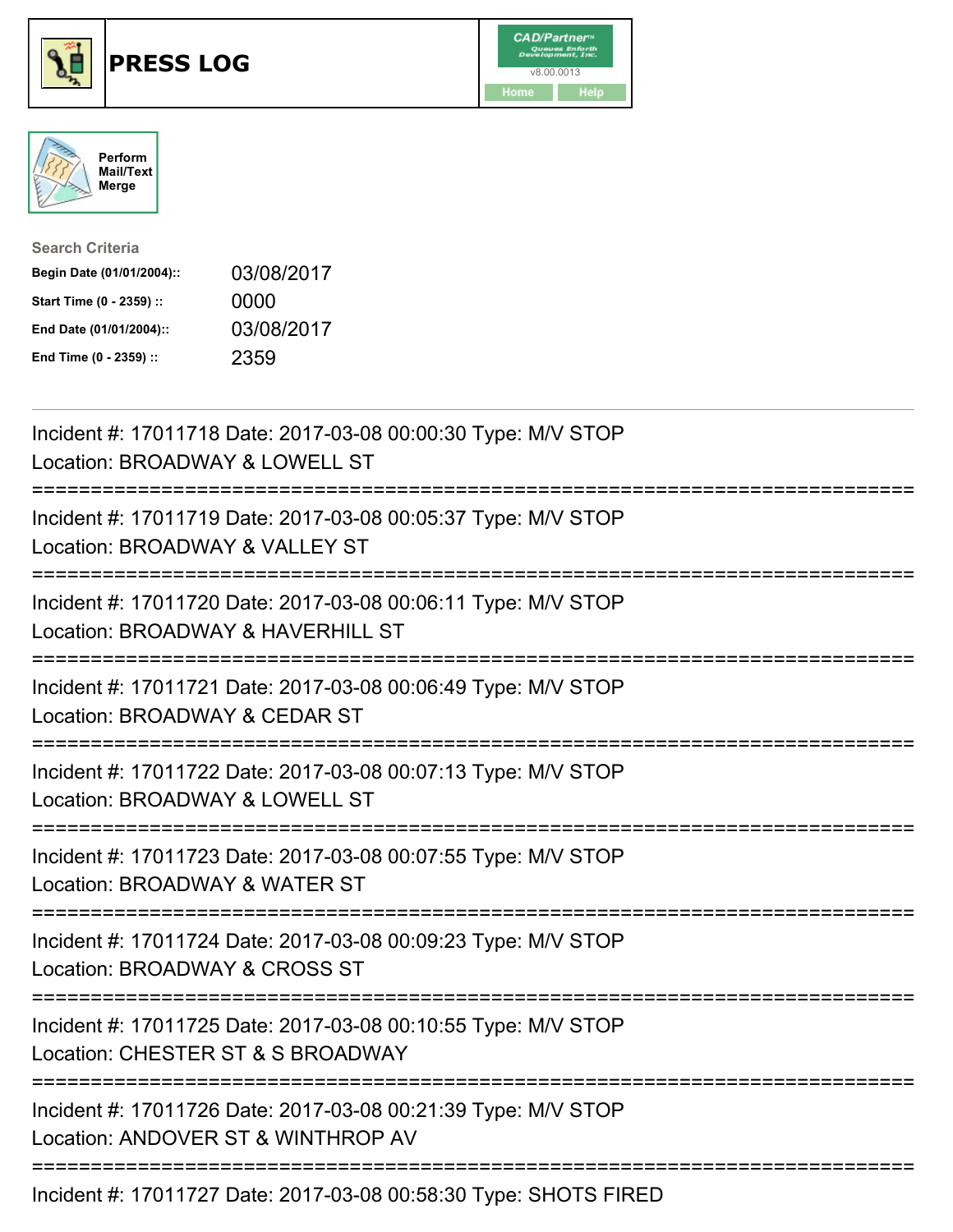Location: 49 FOREST ST =========================================================================== Incident #: 17011728 Date: 2017-03-08 01:17:09 Type: SEX OFF. PAST Location: 25 MAGINNIS AV =========================================================================== Incident #: 17011729 Date: 2017-03-08 02:42:43 Type: FIGHT Location: 3 PLATT CT =========================================================================== Incident #: 17011730 Date: 2017-03-08 03:30:58 Type: ALARMS Location: 92 BROADWAY =========================================================================== Incident #: 17011731 Date: 2017-03-08 03:46:57 Type: BUILDING CHK Location: POP DONUT / WINTHROP AVE & ANDOVER ST =========================================================================== Incident #: 17011732 Date: 2017-03-08 04:19:29 Type: ALARM/BURG Location: ANGEL VARGAS RESIDENCE / 70 BELMONT ST =========================================================================== Incident #: 17011733 Date: 2017-03-08 04:35:49 Type: TOW/REPOSSED Location: 459 HAMPSHIRE ST =========================================================================== Incident #: 17011734 Date: 2017-03-08 04:50:24 Type: HIT & RUN M/V Location: BROADWAY & DAISY ST =========================================================================== Incident #: 17011735 Date: 2017-03-08 04:58:59 Type: HIT & RUN M/V Location: BROADWAY & DAISY ST =========================================================================== Incident #: 17011736 Date: 2017-03-08 05:06:15 Type: ALARMS Location: 145 LAWRENCE ST =========================================================================== Incident #: 17011737 Date: 2017-03-08 05:22:02 Type: SUS PERS/MV Location: COADY'S TOWING SERVICE / 139 MARSTON ST =========================================================================== Incident #: 17011738 Date: 2017-03-08 05:54:02 Type: ALARMS Location: 233 WINTHROP AV =========================================================================== Incident #: 17011739 Date: 2017-03-08 05:58:07 Type: TOW OF M/V Location: COMMONWEALTH DR =========================================================================== Incident #: 17011740 Date: 2017-03-08 06:34:56 Type: LARCENY/PAST Location: 5 RITA LN ===========================================================================

Incident #: 17011741 Date: 2017-03-08 06:56:47 Type: DOMESTIC/PROG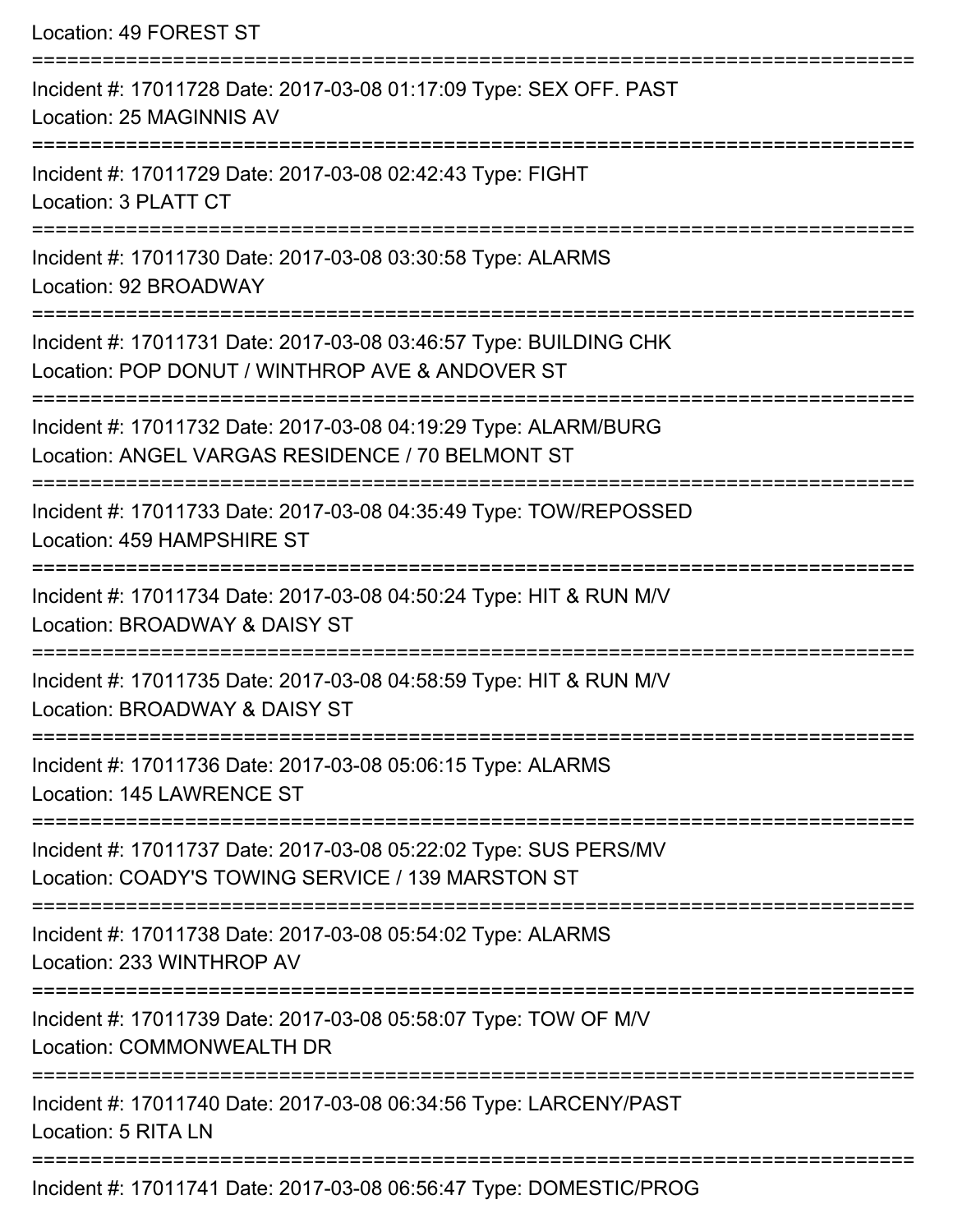| Incident #: 17011742 Date: 2017-03-08 06:57:20 Type: DOMESTIC/PROG<br>Location: 214 PHILLIPS ST                 |
|-----------------------------------------------------------------------------------------------------------------|
| Incident #: 17011743 Date: 2017-03-08 07:03:58 Type: M/V STOP<br><b>Location: MT VERNON ST</b>                  |
| Incident #: 17011744 Date: 2017-03-08 07:07:25 Type: M/V STOP<br>Location: LOWELL ST & MILTON ST                |
| Incident #: 17011745 Date: 2017-03-08 07:15:31 Type: M/V STOP<br>Location: BROADWAY                             |
| Incident #: 17011746 Date: 2017-03-08 07:16:18 Type: M/V STOP<br>Location: FRANKLIN ST & LOWELL ST              |
| Incident #: 17011747 Date: 2017-03-08 07:23:25 Type: AUTO ACC/UNK PI<br>Location: 160 S BROADWAY                |
| Incident #: 17011748 Date: 2017-03-08 07:36:18 Type: CK WELL BEING<br>Location: 210 MERRIMACK ST #403           |
| Incident #: 17011749 Date: 2017-03-08 07:45:48 Type: MV/BLOCKING<br>Location: 146 EASTON ST                     |
| Incident #: 17011750 Date: 2017-03-08 08:12:20 Type: FIGHT<br>Location: 262 LAWRENCE ST                         |
| Incident #: 17011751 Date: 2017-03-08 08:27:18 Type: INVEST CONT<br>Location: 22 HAWLEY ST                      |
| Incident #: 17011752 Date: 2017-03-08 08:28:01 Type: ROBBERY UNARM<br>Location: SEVEN ELEVEN / 703 HAVERHILL ST |
| Incident #: 17011753 Date: 2017-03-08 08:29:55 Type: MV/BLOCKING<br>Location: BROOKFIELD ST & EASTON ST         |
| Incident #: 17011754 Date: 2017-03-08 09:11:55 Type: HIT & RUN M/V<br>Location: BROADWAY & MANCHESTER ST        |
| Incident #: 17011755 Date: 2017-03-08 09:17:35 Type: ALARM/BURG                                                 |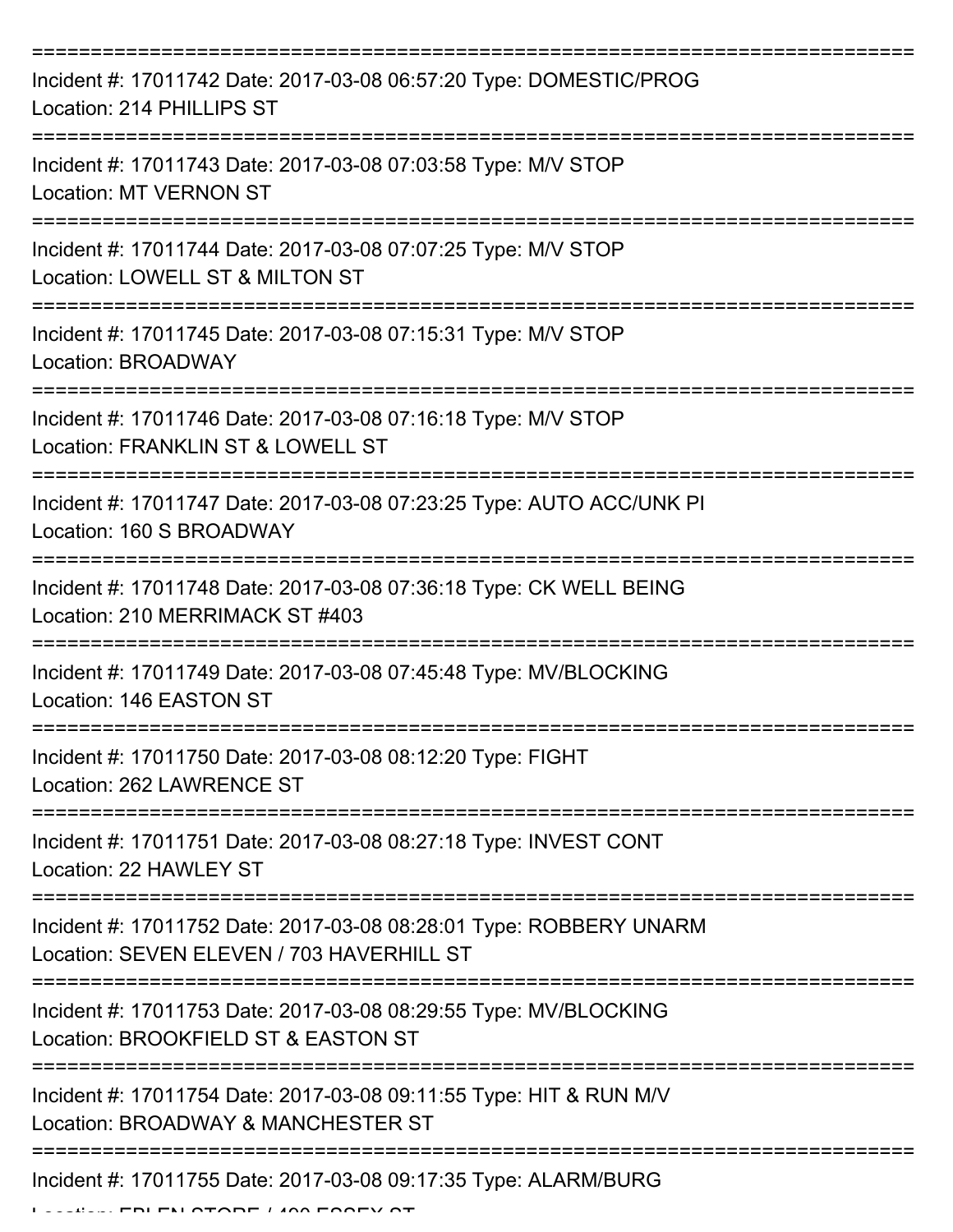| Incident #: 17011756 Date: 2017-03-08 09:22:00 Type: AUTO ACC/UNK PI<br>Location: PARKER ST & SPRINGFIELD ST        |
|---------------------------------------------------------------------------------------------------------------------|
| Incident #: 17011757 Date: 2017-03-08 09:25:07 Type: COURT DOC SERVE<br>Location: 165 CRAWFORD ST                   |
| Incident #: 17011758 Date: 2017-03-08 09:26:34 Type: DRUG VIO<br>Location: 112 MARSTON ST                           |
| Incident #: 17011759 Date: 2017-03-08 09:39:48 Type: M/V STOP<br>Location: BROADWAY & LOWELL ST                     |
| Incident #: 17011760 Date: 2017-03-08 09:50:46 Type: M/V STOP<br>Location: AMESBURY ST & COMMON ST                  |
| Incident #: 17011761 Date: 2017-03-08 09:56:48 Type: M/V STOP<br>Location: FRANKLIN ST & LOWELL ST                  |
| Incident #: 17011762 Date: 2017-03-08 10:00:07 Type: M/V STOP<br>Location: AMESBURY ST & LOWELL ST                  |
| Incident #: 17011763 Date: 2017-03-08 10:06:06 Type: ASSSIT OTHER PD<br>Location: 40 TREMONT ST                     |
| Incident #: 17011764 Date: 2017-03-08 10:08:03 Type: M/V STOP<br>Location: 340 BROADWAY                             |
| -----------<br>Incident #: 17011765 Date: 2017-03-08 10:10:18 Type: PARK & WALK<br>Location: BRADFORD ST & BROADWAY |
| Incident #: 17011766 Date: 2017-03-08 10:10:51 Type: PARK & WALK<br>Location: MARKET ST & S UNION ST                |
| Incident #: 17011767 Date: 2017-03-08 10:13:54 Type: M/V STOP<br>Location: S UNION ST & SALEM ST                    |
| Incident #: 17011768 Date: 2017-03-08 10:32:55 Type: M/V STOP<br>Location: 44 BUTLER ST                             |
| Incident #: 17011769 Date: 2017-03-08 10:36:38 Type: M/V STOP                                                       |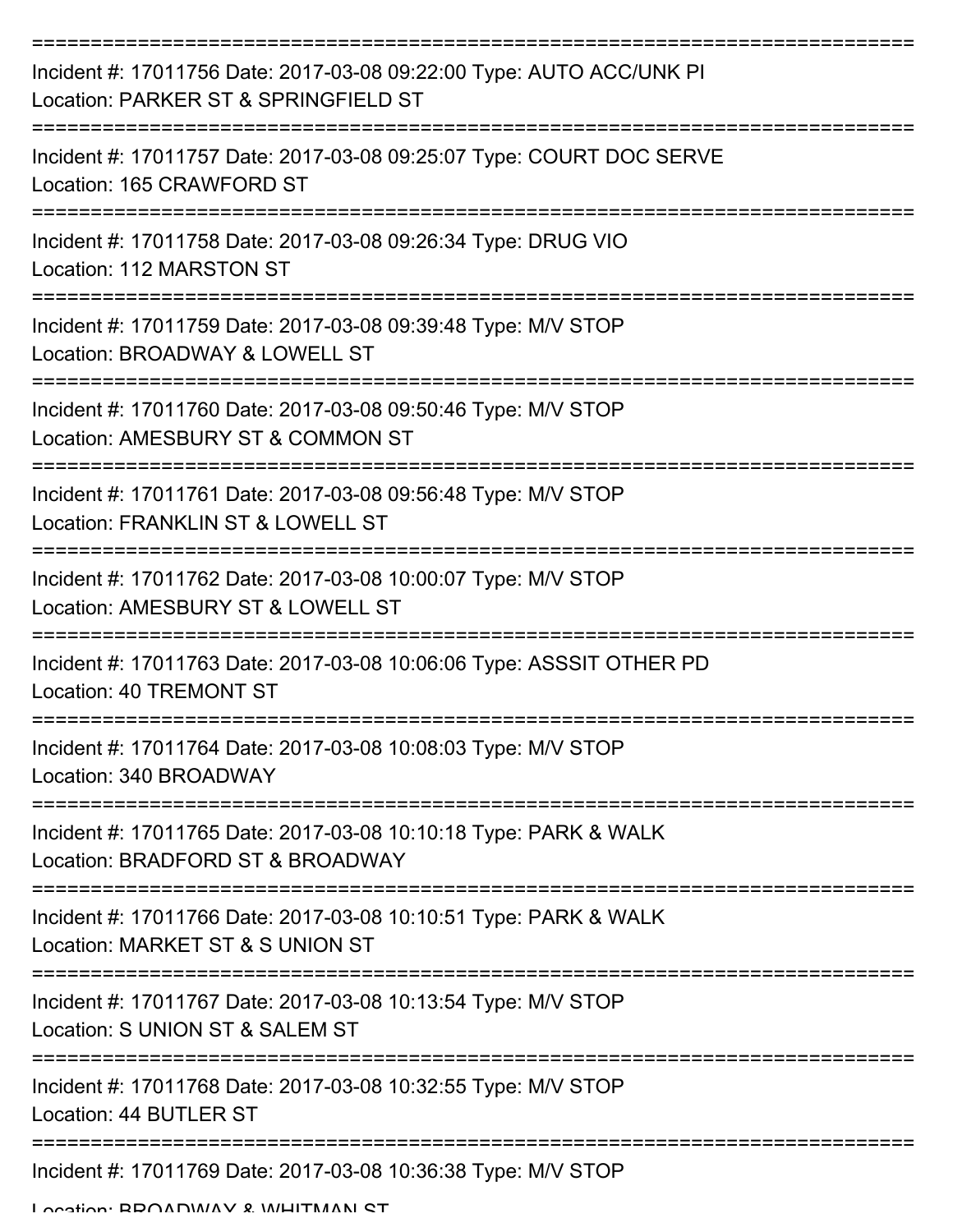| Incident #: 17011770 Date: 2017-03-08 10:38:48 Type: A&B PAST<br><b>Location: CENTRAL BRIDGE</b><br>---------------- |
|----------------------------------------------------------------------------------------------------------------------|
| Incident #: 17011771 Date: 2017-03-08 10:42:49 Type: PARK & WALK<br>Location: BRADFORD ST & BROADWAY                 |
| Incident #: 17011772 Date: 2017-03-08 11:00:26 Type: SUS PERS/MV<br>Location: 275 BROADWAY                           |
| Incident #: 17011773 Date: 2017-03-08 11:01:42 Type: M/V STOP<br>Location: 101 SPRINGFIELD ST                        |
| Incident #: 17011774 Date: 2017-03-08 11:12:27 Type: TOW OF M/V<br>Location: 37 BAILEY ST                            |
| Incident #: 17011776 Date: 2017-03-08 11:13:04 Type: MEDIC SUPPORT<br>Location: 65 UNION ST #110                     |
| Incident #: 17011775 Date: 2017-03-08 11:13:08 Type: INVEST CONT<br>Location: 18 HOLLY ST                            |
| Incident #: 17011777 Date: 2017-03-08 11:16:31 Type: MEDIC SUPPORT<br>Location: 29 KENDRICK ST FL 3RDFL              |
| Incident #: 17011778 Date: 2017-03-08 11:21:27 Type: M/V STOP<br>Location: AMESBURY ST & ESSEX ST                    |
| Incident #: 17011779 Date: 2017-03-08 11:23:12 Type: MV/BLOCKING<br>Location: 6 PHILLIPS ST                          |
| Incident #: 17011780 Date: 2017-03-08 11:24:08 Type: ALARM/BURG<br>Location: 2 YALE ST                               |
| Incident #: 17011781 Date: 2017-03-08 11:30:26 Type: TRESPASSING<br>Location: 205 BROADWAY                           |
| Incident #: 17011782 Date: 2017-03-08 11:36:29 Type: TRESPASSING<br>Location: CARRIBBEAN BAKERY / 205 BROADWAY       |
| Incident #: 17011783 Date: 2017-03-08 11:38:58 Type: AUTO ACC/NO PI<br>Location: 223 WINTHROP AV                     |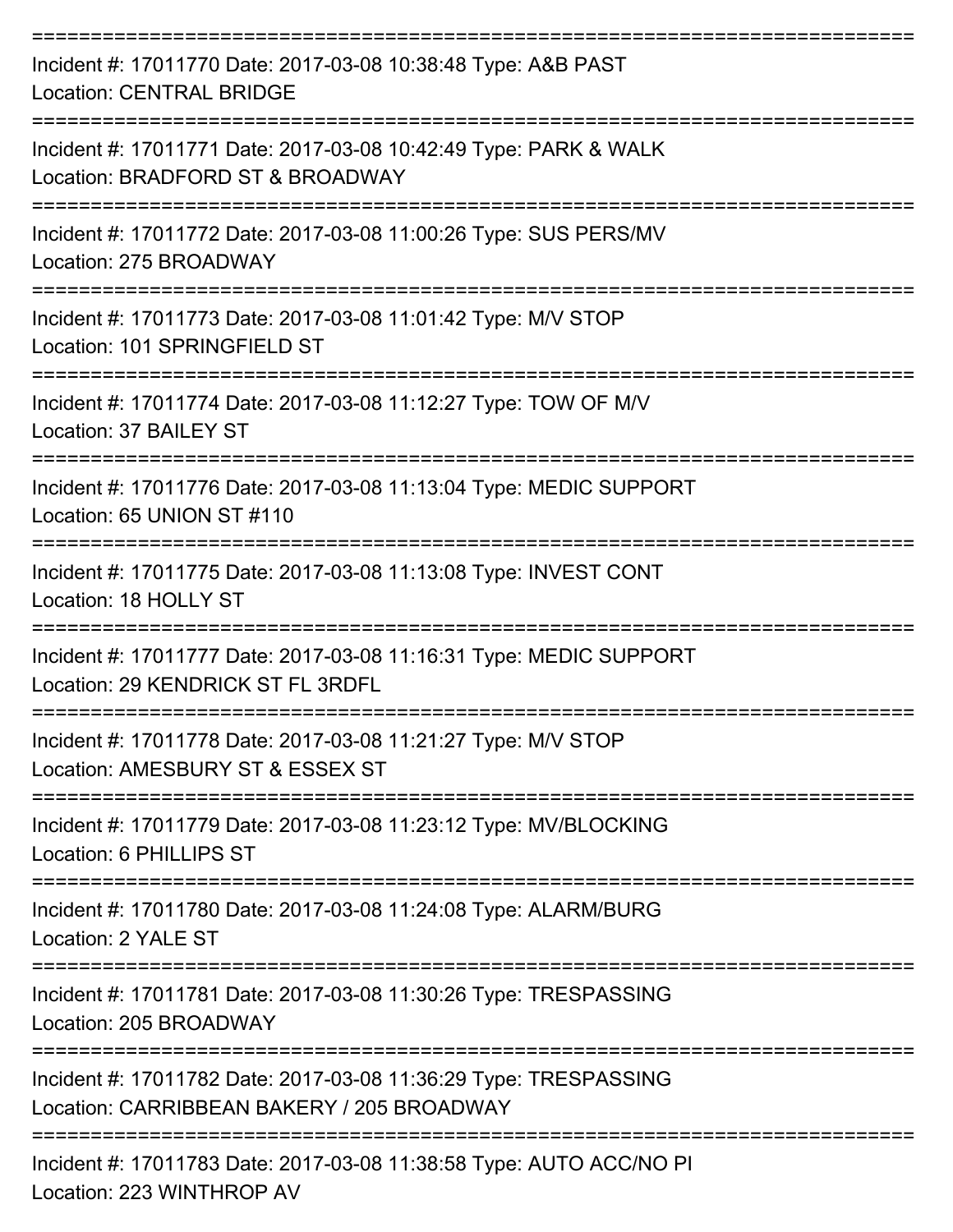| Incident #: 17011784 Date: 2017-03-08 11:44:31 Type: ASSIST FIRE<br>Location: 12 EMMETT ST                                                                      |
|-----------------------------------------------------------------------------------------------------------------------------------------------------------------|
| Incident #: 17011786 Date: 2017-03-08 11:49:49 Type: A&B PAST<br>Location: 19 BROOK ST                                                                          |
| Incident #: 17011785 Date: 2017-03-08 11:51:17 Type: ALARM/BURG<br>Location: 52 KINGSTON ST<br>===================================<br>========================= |
| Incident #: 17011787 Date: 2017-03-08 12:12:06 Type: LIC PLATE STO<br>Location: 108 NEWBURY ST                                                                  |
| Incident #: 17011788 Date: 2017-03-08 12:14:23 Type: DRUG VIO<br>Location: 376 S BROADWAY                                                                       |
| Incident #: 17011790 Date: 2017-03-08 12:19:58 Type: DOMESTIC/PAST<br>Location: 36 WINTHROP AV                                                                  |
| Incident #: 17011789 Date: 2017-03-08 12:20:07 Type: AUTO ACC/NO PI<br>Location: METHUEN ST & UNION ST                                                          |
| Incident #: 17011791 Date: 2017-03-08 12:20:49 Type: KEEP PEACE<br>Location: 479 BROADWAY                                                                       |
| Incident #: 17011792 Date: 2017-03-08 12:29:21 Type: SUS PERS/MV<br>Location: 5 ROYAL ST                                                                        |
| Incident #: 17011793 Date: 2017-03-08 12:32:36 Type: GENERAL SERV<br><b>Location: WEST ST</b>                                                                   |
| Incident #: 17011794 Date: 2017-03-08 12:34:33 Type: ALARM/BURG<br>Location: 85 MT VERNON ST                                                                    |
| Incident #: 17011795 Date: 2017-03-08 12:37:34 Type: M/V STOP<br>Location: 417 CANAL ST                                                                         |
| Incident #: 17011796 Date: 2017-03-08 12:40:12 Type: STOL/MV/PAS<br>Location: 805 ESSEX ST #1                                                                   |
| Incident #: 17011797 Date: 2017-03-08 12:42:19 Type: B&E/PAST<br>Location: 477 ANDOVER ST FL 1                                                                  |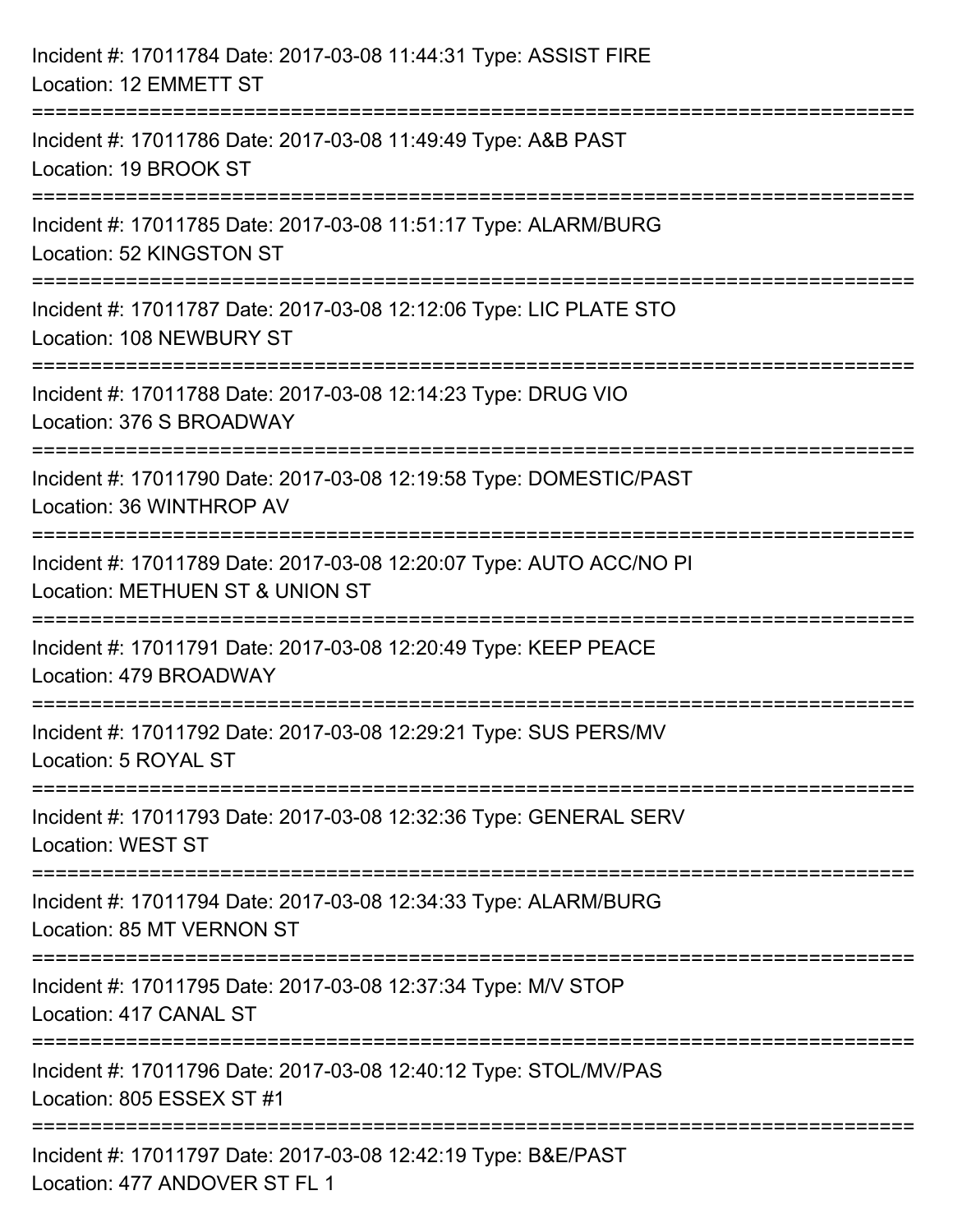Incident #: 17011798 Date: 2017-03-08 12:49:10 Type: FRAUD Location: 338 S UNION ST

Incident #: 17011799 Date: 2017-03-08 13:04:50 Type: SEARCHWARRANT Location: SHEEHAN'S TOWING SERVICE / MERRIMACK

Incident #: 17011800 Date: 2017-03-08 13:10:15 Type: INVESTIGATION

Location: LAWRENCE GENERAL HOSPITAL / 1 GENERAL ST

===========================================================================

===========================================================================

===========================================================================

Incident #: 17011801 Date: 2017-03-08 13:13:27 Type: UNWANTEDGUEST Location: 243 S BROADWAY #201

===========================================================================

Incident #: 17011802 Date: 2017-03-08 13:14:41 Type: INVESTIGATION Location: 59 BELLEVUE ST

===========================================================================

Incident #: 17011803 Date: 2017-03-08 13:19:20 Type: M/V STOP Location: BROADWAY & MANCHESTER ST

===========================================================================

Incident #: 17011804 Date: 2017-03-08 13:33:09 Type: DISTURBANCE Location: 21 BROOKFIELD ST FL 3

===========================================================================

Incident #: 17011805 Date: 2017-03-08 13:36:37 Type: TOW OF M/V Location: 29 KENDRICK ST

===========================================================================

Incident #: 17011806 Date: 2017-03-08 13:41:17 Type: SUS PERS/MV Location: 70 BENNINGTON ST

===========================================================================

Incident #: 17011807 Date: 2017-03-08 13:48:38 Type: M/V STOP Location: EMBANKMENT RD

===========================================================================

Incident #: 17011808 Date: 2017-03-08 14:20:45 Type: DRUG VIO

Location: 29 WHITMAN ST

===========================================================================

Incident #: 17011809 Date: 2017-03-08 14:30:03 Type: GENERAL SERV Location: 30 WILMOT ST

===========================================================================

Incident #: 17011810 Date: 2017-03-08 14:31:05 Type: STOL/MV/PAS

Location: 477 ANDOVER ST

===========================================================================

===========================================================================

Incident #: 17011811 Date: 2017-03-08 15:07:26 Type: WARRANT SERVE Location: 33 FARLEY ST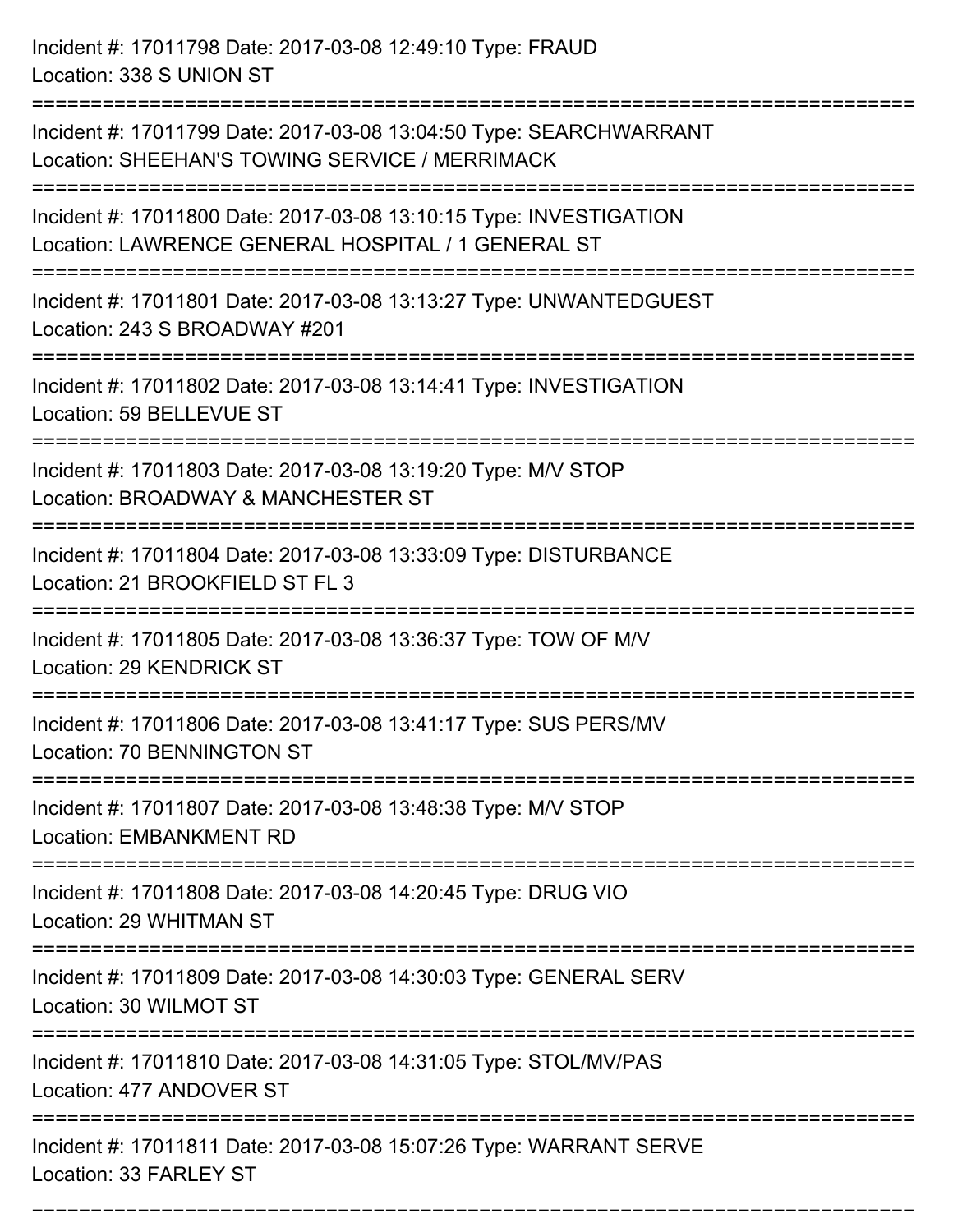| Incident #: 17011812 Date: 2017-03-08 15:10:18 Type: M/V STOP<br>Location: BROADWAY & LOWELL ST                                |
|--------------------------------------------------------------------------------------------------------------------------------|
| Incident #: 17011813 Date: 2017-03-08 15:22:09 Type: M/V STOP<br>Location: 350 HAVERHILL ST                                    |
| Incident #: 17011814 Date: 2017-03-08 15:29:28 Type: M/V STOP<br><b>Location: 45 FRANKLIN ST</b><br>-------------------------- |
| Incident #: 17011815 Date: 2017-03-08 15:31:20 Type: DRUG VIO<br>Location: FLORAL ST & JASPER ST                               |
| Incident #: 17011816 Date: 2017-03-08 15:36:41 Type: M/V STOP<br>Location: FRANKLIN ST & VALLEY ST                             |
| Incident #: 17011817 Date: 2017-03-08 15:42:39 Type: LOST PROPERTY<br>Location: 144 SYLVESTER ST                               |
| Incident #: 17011818 Date: 2017-03-08 15:48:51 Type: M/V STOP<br>Location: BROADWAY & LOWELL ST                                |
| Incident #: 17011819 Date: 2017-03-08 15:49:51 Type: SUS PERS/MV<br>Location: 137 WEST ST                                      |
| Incident #: 17011820 Date: 2017-03-08 15:51:11 Type: DISABLED MV<br>Location: DUCK BRIDGE / 0 ISLAND ST                        |
| Incident #: 17011821 Date: 2017-03-08 15:53:57 Type: M/V STOP<br>Location: 225 BROADWAY                                        |
| Incident #: 17011822 Date: 2017-03-08 16:02:37 Type: M/V STOP<br>Location: BROADWAY & LOWELL ST                                |
| Incident #: 17011823 Date: 2017-03-08 16:03:22 Type: M/V STOP<br>Location: 105 ESSEX ST                                        |
| Incident #: 17011824 Date: 2017-03-08 16:07:53 Type: DISORDERLY<br>Location: BROADWAY & VALLEY ST                              |
| Incident #: 17011826 Date: 2017-03-08 16:09:05 Type: AUTO ACC/NO PI<br>Location: MERRIMACK ST & S UNION ST                     |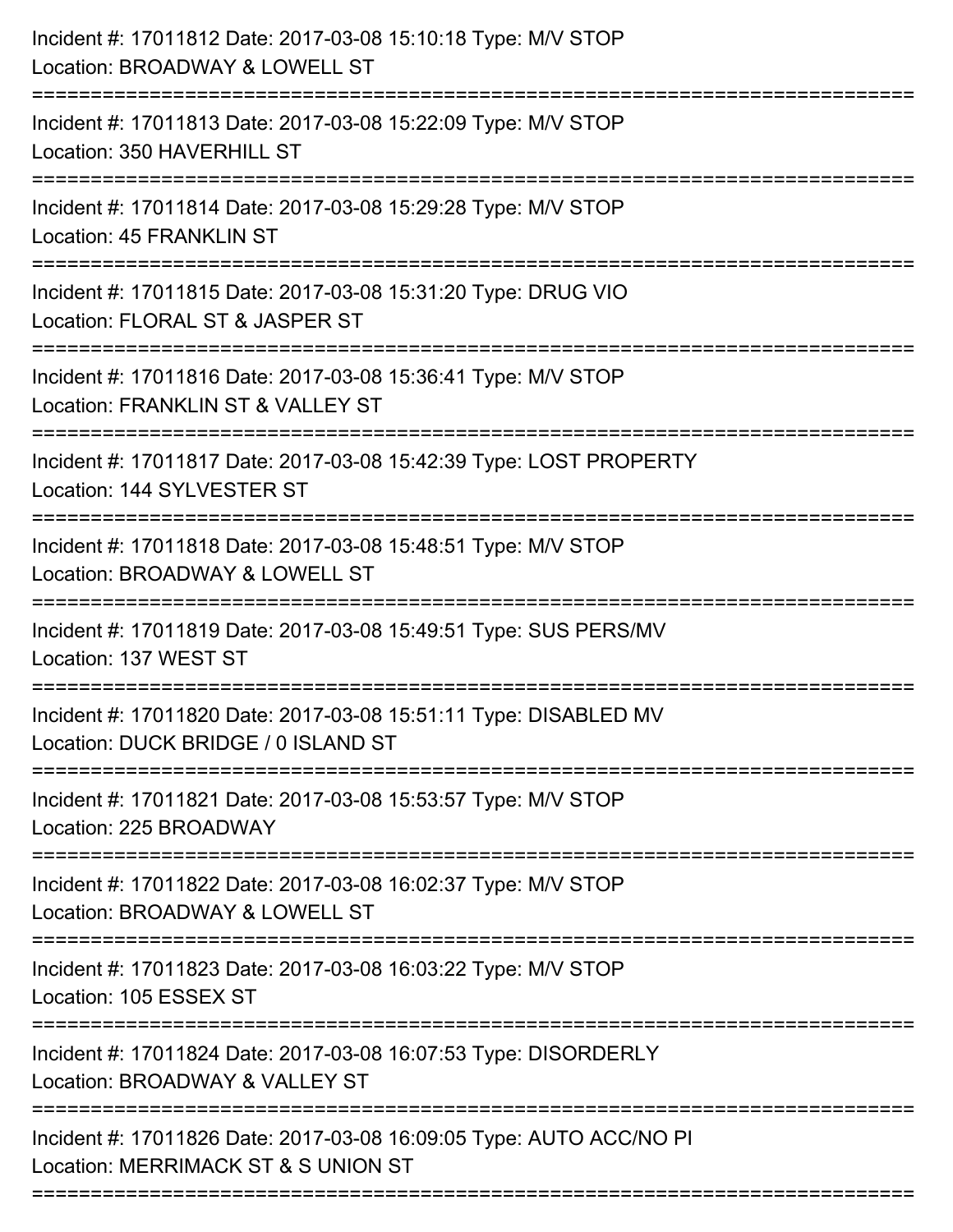| Location: 159 ESSEX ST                                                                                         |
|----------------------------------------------------------------------------------------------------------------|
| Incident #: 17011828 Date: 2017-03-08 16:13:24 Type: M/V STOP<br>Location: 225 ESSEX ST<br>==============      |
| Incident #: 17011827 Date: 2017-03-08 16:13:33 Type: M/V STOP<br>Location: 450 BROADWAY                        |
| Incident #: 17011829 Date: 2017-03-08 16:16:20 Type: NOISE ORD<br>Location: 129 BOWDOIN ST<br>================ |
| Incident #: 17011830 Date: 2017-03-08 16:16:47 Type: M/V STOP<br>Location: 450 BROADWAY                        |
| Incident #: 17011831 Date: 2017-03-08 16:20:35 Type: M/V STOP<br>Location: LAWRENCE ST & OAK ST                |
| Incident #: 17011833 Date: 2017-03-08 16:24:36 Type: VIO CITY ORD<br><b>Location: PROSPECT CT</b>              |
| Incident #: 17011832 Date: 2017-03-08 16:24:47 Type: M/V STOP<br>Location: BROADWAY & CONCORD ST               |
| Incident #: 17011834 Date: 2017-03-08 16:29:21 Type: WARRANT SERVE<br>Location: 37 AUBURN ST #D FL 2           |
| Incident #: 17011835 Date: 2017-03-08 16:31:43 Type: M/V STOP<br>Location: LAWRENCE ST & TRENTON ST            |
| Incident #: 17011836 Date: 2017-03-08 16:33:33 Type: M/V STOP<br>Location: BUNKERHILL ST & LAWRENCE ST         |
| Incident #: 17011837 Date: 2017-03-08 16:38:21 Type: M/V STOP<br>Location: GREENFIELD ST & LORING ST           |
| Incident #: 17011839 Date: 2017-03-08 16:38:34 Type: M/V STOP<br>Location: BENNINGTON ST & STEARNS AV          |
| Incident #: 17011838 Date: 2017-03-08 16:39:28 Type: M/V STOP<br>Location: FERRY ST & SUMNER AV                |

Incident #: 17011840 Date: 2017 03 08 16:40:01 Type: 2017 03 08 16:40:01 Type: GENERAL SERVICE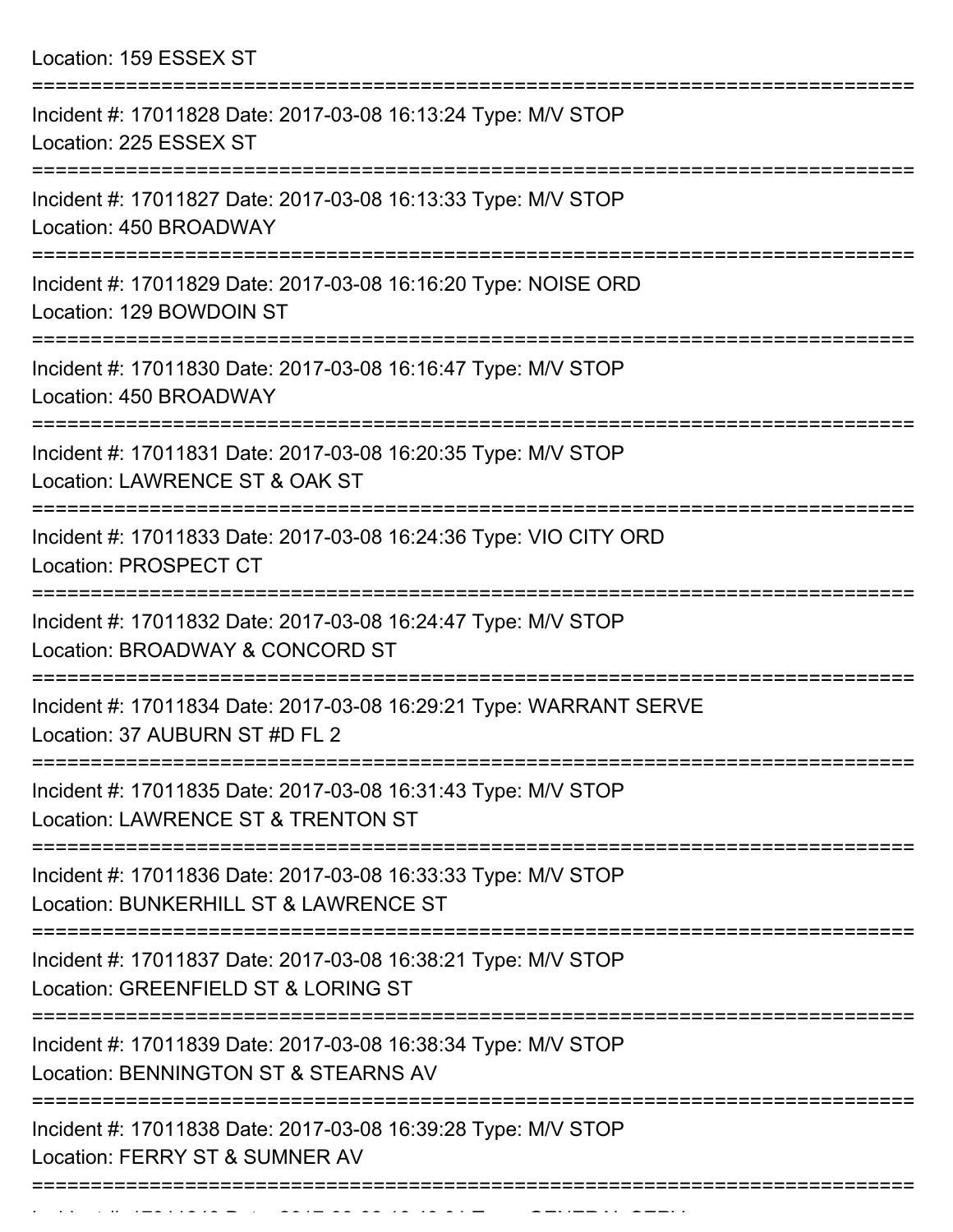Location: CENTRAL BRIDGE / 0 MERRIMACK ST =========================================================================== Incident #: 17011841 Date: 2017-03-08 16:46:32 Type: M/V STOP Location: LORING ST & SALEM ST =========================================================================== Incident #: 17011842 Date: 2017-03-08 16:47:57 Type: MAN DOWN Location: MCDONALDS / 50 BROADWAY =========================================================================== Incident #: 17011843 Date: 2017-03-08 16:48:22 Type: CK WELL BEING Location: 87 DORCHESTER ST #APT 1 =========================================================================== Incident #: 17011844 Date: 2017-03-08 16:50:14 Type: M/V STOP Location: LEBANON ST & WHITE ST =========================================================================== Incident #: 17011846 Date: 2017-03-08 16:59:32 Type: GENERAL SERV Location: 37 AUBURN ST =========================================================================== Incident #: 17011845 Date: 2017-03-08 16:59:44 Type: M/V STOP Location: DORCHESTER ST & WINTHROP AV =========================================================================== Incident #: 17011847 Date: 2017-03-08 17:00:55 Type: M/V STOP Location: MERRIMACK ST & PARKER ST =========================================================================== Incident #: 17011848 Date: 2017-03-08 17:03:28 Type: M/V STOP Location: BROADWAY & LOWELL ST =========================================================================== Incident #: 17011849 Date: 2017-03-08 17:05:24 Type: M/V STOP Location: COMMON ST & FRANKLIN ST =========================================================================== Incident #: 17011850 Date: 2017-03-08 17:17:25 Type: M/V STOP Location: CAMBRIDGE ST & WINTHROP AV =========================================================================== Incident #: 17011851 Date: 2017-03-08 17:18:41 Type: M/V STOP Location: 371 MARKET ST =========================================================================== Incident #: 17011852 Date: 2017-03-08 17:21:00 Type: M/V STOP Location: CAMBRIDGE ST & WINTHROP AV =========================================================================== Incident #: 17011853 Date: 2017-03-08 17:22:31 Type: M/V STOP Location: BERKELEY ST & BRUCE ST ===========================================================================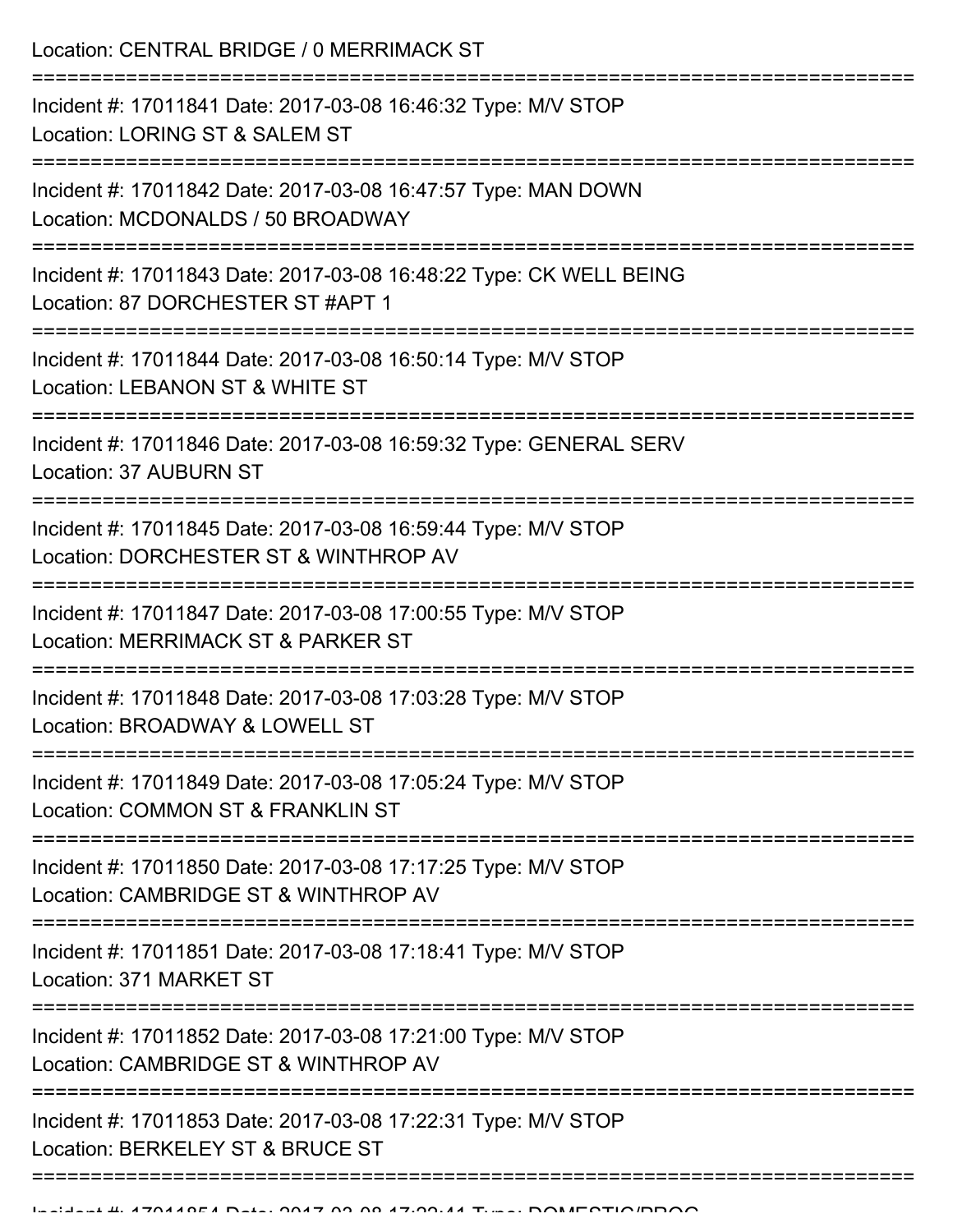Location: 207 S UNION ST #8

| Incident #: 17011855 Date: 2017-03-08 17:28:16 Type: AUTO ACC/NO PI<br>Location: ARLINGTON ST & LAWRENCE ST              |
|--------------------------------------------------------------------------------------------------------------------------|
| Incident #: 17011856 Date: 2017-03-08 17:30:57 Type: M/V STOP<br>Location: BERKELEY ST & BRUCE ST                        |
| Incident #: 17011857 Date: 2017-03-08 17:32:11 Type: M/V STOP<br>Location: BOXFORD ST & WINTHROP AV                      |
| Incident #: 17011859 Date: 2017-03-08 17:32:24 Type: AUTO ACC/NO PI<br>Location: CHARTER SCHOOL / 400 HAVERHILL ST       |
| Incident #: 17011858 Date: 2017-03-08 17:32:36 Type: M/V STOP<br>Location: APPLETON ST & CANAL ST                        |
| Incident #: 17011861 Date: 2017-03-08 17:33:43 Type: 209A/SERVE<br>Location: 294 HOWARD ST FL 3                          |
| Incident #: 17011860 Date: 2017-03-08 17:35:22 Type: M/V STOP<br>Location: CORNISH ST & JACKSON ST                       |
| Incident #: 17011863 Date: 2017-03-08 17:35:47 Type: HIT & RUN M/V<br><b>Location: CENTRAL BRIDGE</b>                    |
| Incident #: 17011862 Date: 2017-03-08 17:40:52 Type: AUTO ACC/NO PI<br><b>Location: CENTRE ST</b>                        |
| ==================<br>Incident #: 17011864 Date: 2017-03-08 17:43:07 Type: M/V STOP<br>Location: ANDOVER ST & PACKARD ST |
| Incident #: 17011865 Date: 2017-03-08 17:46:26 Type: M/V STOP<br>Location: COMMON ST & LAWRENCE ST                       |
| Incident #: 17011866 Date: 2017-03-08 17:49:48 Type: M/V STOP<br>Location: 255 LOWELL ST                                 |
| Incident #: 17011867 Date: 2017-03-08 17:56:34 Type: M/V STOP<br>Location: 40 LAWRENCE ST                                |
| Incident #: 17011868 Date: 2017-03-08 18:00:28 Type: M/V STOP                                                            |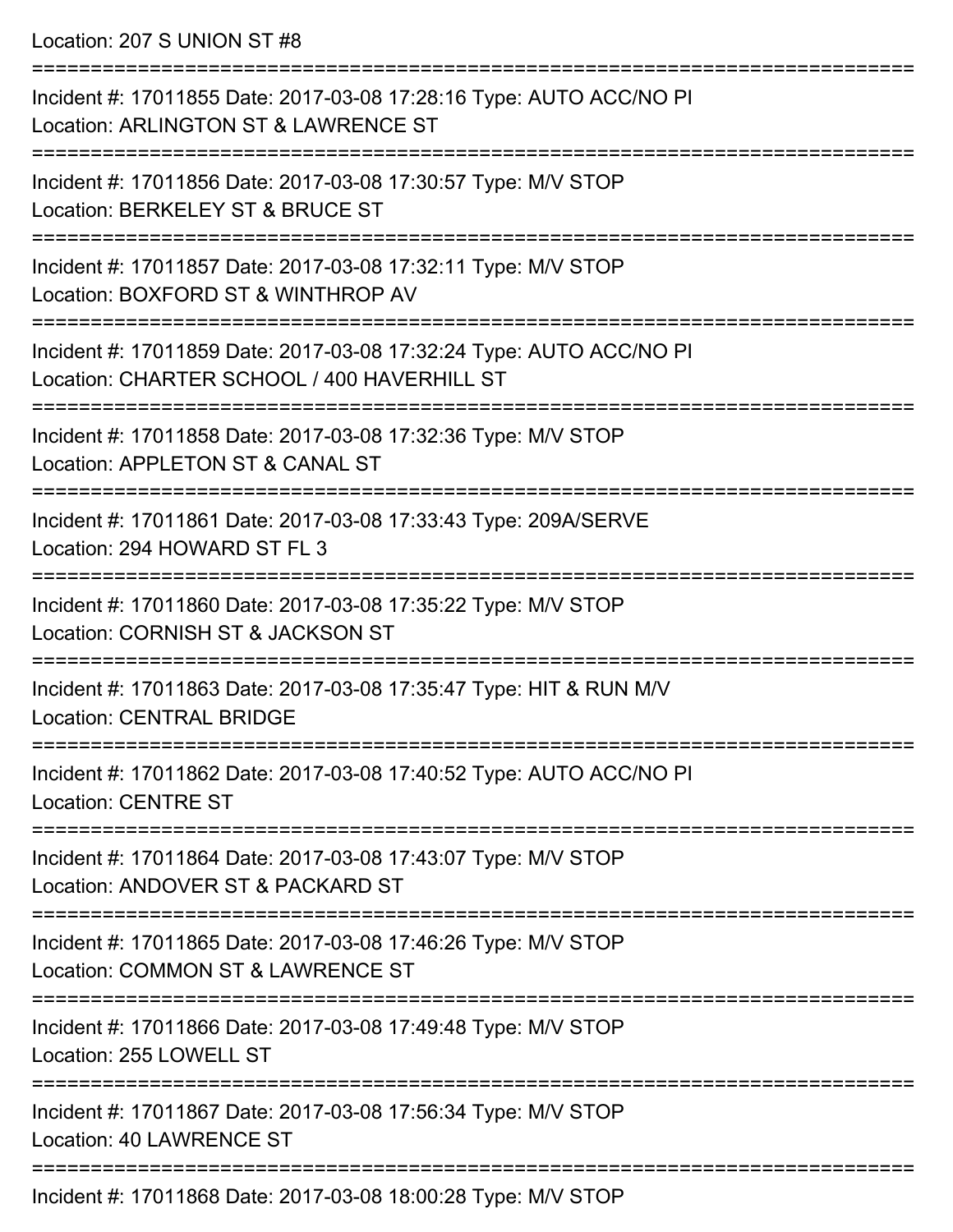| Incident #: 17011869 Date: 2017-03-08 18:01:45 Type: M/V STOP<br>Location: HAMPSHIRE ST & VALLEY ST     |
|---------------------------------------------------------------------------------------------------------|
| Incident #: 17011870 Date: 2017-03-08 18:06:37 Type: INVEST CONT<br>Location: 130 BAILEY ST             |
| Incident #: 17011871 Date: 2017-03-08 18:07:44 Type: M/V STOP<br>Location: BROADWAY & ESSEX ST          |
| Incident #: 17011872 Date: 2017-03-08 18:17:09 Type: DOMESTIC/PAST<br>Location: 7 GRACE TER #4          |
| Incident #: 17011873 Date: 2017-03-08 18:18:44 Type: M/V STOP<br>Location: 616 ESSEX ST                 |
| Incident #: 17011874 Date: 2017-03-08 18:20:01 Type: M/V STOP<br>Location: FRANKLIN ST & LOWELL ST      |
| Incident #: 17011875 Date: 2017-03-08 18:20:43 Type: M/V STOP<br>Location: ESSEX ST & GREENWOOD ST      |
| Incident #: 17011876 Date: 2017-03-08 18:29:34 Type: M/V STOP<br>Location: 28 HANCOCK ST                |
| Incident #: 17011877 Date: 2017-03-08 18:30:54 Type: M/V STOP<br>Location: ESSEX ST & WINTER ST         |
| Incident #: 17011878 Date: 2017-03-08 18:34:38 Type: UNWANTEDGUEST<br>Location: MCDONALDS / 50 BROADWAY |
| Incident #: 17011879 Date: 2017-03-08 18:39:45 Type: M/V STOP<br><b>Location: MELROSE ST</b>            |
| Incident #: 17011880 Date: 2017-03-08 18:47:27 Type: M/V STOP<br>Location: COMMON ST & LAWRENCE ST      |
| Incident #: 17011882 Date: 2017-03-08 18:47:40 Type: DOMESTIC/PAST<br>Location: 158 BOXFORD ST FL 1     |
| Incident #: 17011881 Date: 2017-03-08 18:47:52 Type: M/V STOP                                           |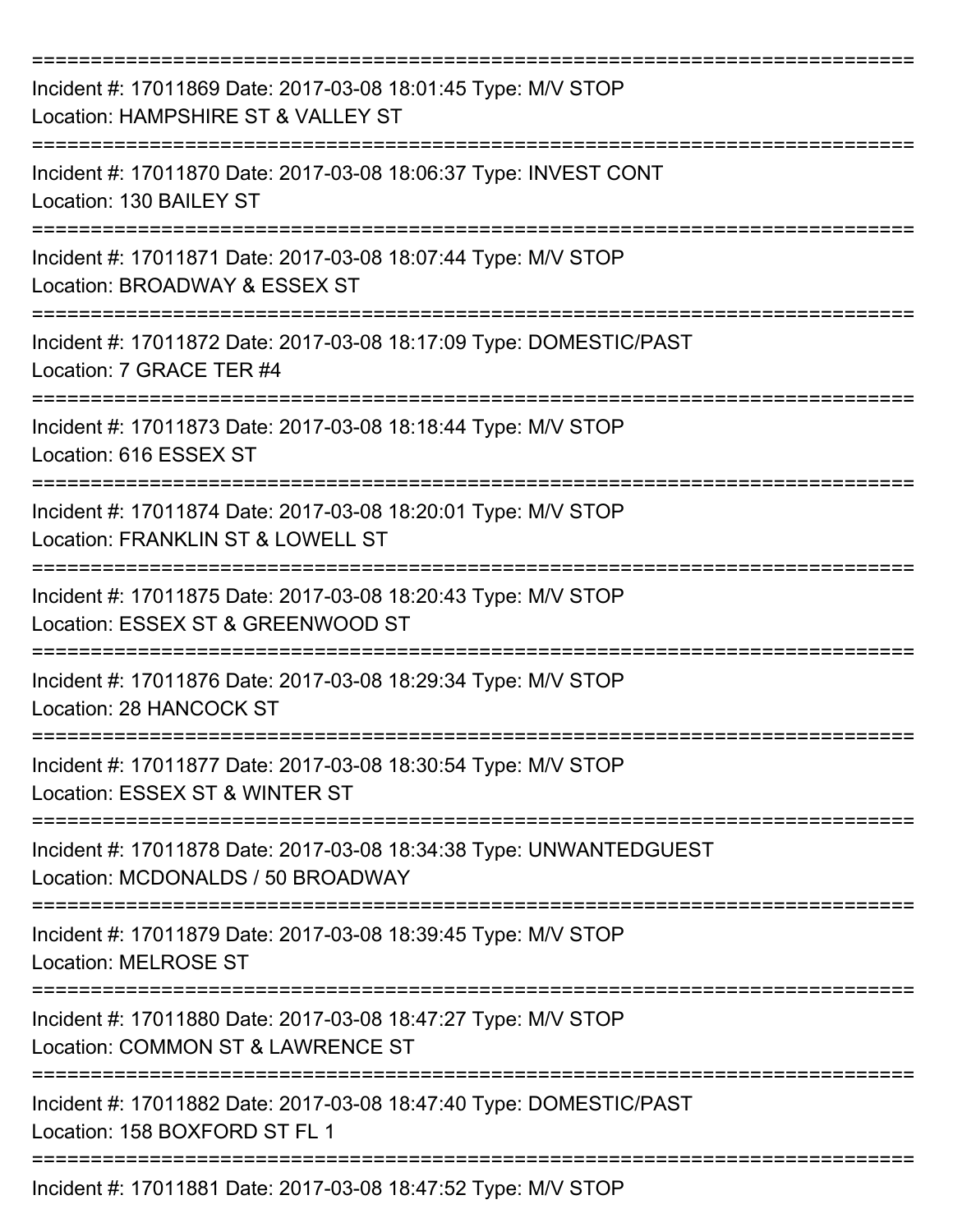| Incident #: 17011883 Date: 2017-03-08 18:48:37 Type: M/V STOP<br>Location: 10 HANCOCK ST            |
|-----------------------------------------------------------------------------------------------------|
| Incident #: 17011885 Date: 2017-03-08 18:59:53 Type: M/V STOP<br>Location: 36 MELROSE ST            |
| Incident #: 17011884 Date: 2017-03-08 18:59:56 Type: ALARM/BURG<br>Location: 96 E HAVERHILL ST FL 2 |
| Incident #: 17011886 Date: 2017-03-08 19:02:29 Type: M/V STOP<br>Location: BROADWAY & ESSEX ST      |
| Incident #: 17011887 Date: 2017-03-08 19:09:27 Type: M/V STOP<br>Location: BROADWAY & ESSEX ST      |
| Incident #: 17011888 Date: 2017-03-08 19:09:49 Type: M/V STOP<br>Location: 36 MELROSE ST            |
| Incident #: 17011889 Date: 2017-03-08 19:17:48 Type: M/V STOP<br>Location: 222 ESSEX ST             |
| Incident #: 17011890 Date: 2017-03-08 19:23:12 Type: M/V STOP<br>Location: MELROSE ST & WATER ST    |
| Incident #: 17011891 Date: 2017-03-08 19:26:42 Type: M/V STOP<br>Location: CANAL ST & MILL ST       |
| Incident #: 17011892 Date: 2017-03-08 19:37:56 Type: M/V STOP<br>Location: 107 MARKET ST            |
| Incident #: 17011893 Date: 2017-03-08 19:44:03 Type: M/V STOP<br>Location: LAWRENCE ST & LOWELL ST  |
| Incident #: 17011894 Date: 2017-03-08 19:47:23 Type: M/V STOP<br>Location: LOWELL ST & OXFORD ST    |
| Incident #: 17011895 Date: 2017-03-08 20:06:50 Type: M/V STOP<br>Location: BROADWAY & HAVERHILL ST  |
| Incident #: 17011896 Date: 2017-03-08 20:23:53 Type: M/V STOP                                       |

 $L = L/L$ , 8DYKI248 BROADWAY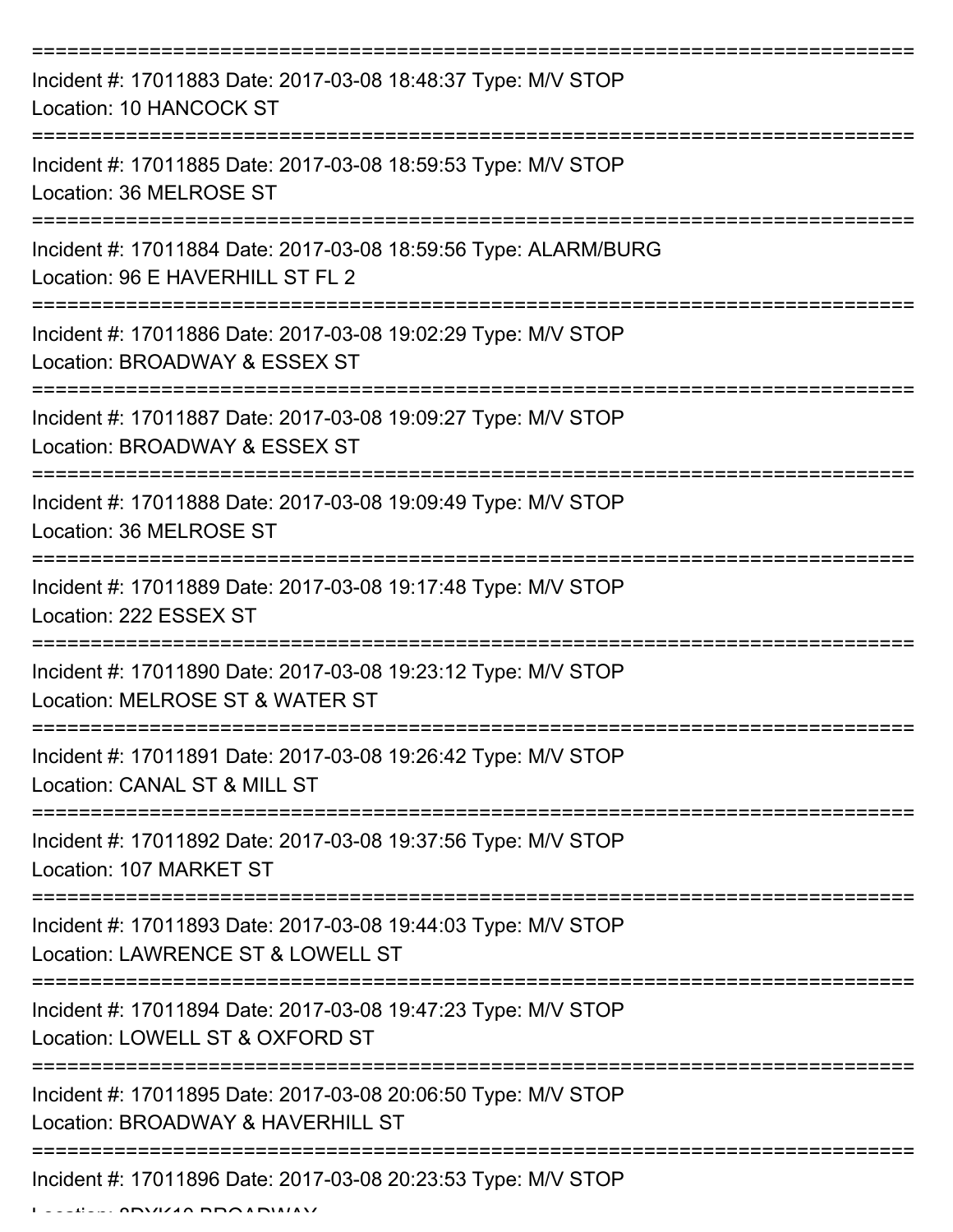| Incident #: 17011897 Date: 2017-03-08 21:09:44 Type: MISSING PERS<br>Location: 26 SPRUCE ST FL 2                               |
|--------------------------------------------------------------------------------------------------------------------------------|
| Incident #: 17011898 Date: 2017-03-08 21:29:58 Type: DISTURBANCE<br>Location: 370 BROADWAY                                     |
| Incident #: 17011899 Date: 2017-03-08 21:39:27 Type: WARRANT SERVE<br>Location: 26 MARGIN ST                                   |
| Incident #: 17011900 Date: 2017-03-08 21:46:40 Type: M/V STOP<br>Location: HAMPSHIRE ST & VALLEY ST                            |
| Incident #: 17011901 Date: 2017-03-08 22:02:52 Type: NOISE ORD<br>Location: CRESCENT ST & FOREST ST                            |
| Incident #: 17011902 Date: 2017-03-08 22:05:28 Type: ALARM/BURG<br>Location: 352 HAMPSHIRE ST                                  |
| Incident #: 17011903 Date: 2017-03-08 22:10:17 Type: DOMESTIC/PROG<br>Location: 38 NEWTON ST                                   |
| Incident #: 17011904 Date: 2017-03-08 22:14:48 Type: INVEST CONT<br>Location: 26 SPRUCE ST<br>-------------------              |
| ---------------------------<br>Incident #: 17011905 Date: 2017-03-08 22:16:04 Type: UNWANTEDGUEST<br>Location: 90 HAMPSHIRE ST |
| Incident #: 17011906 Date: 2017-03-08 22:18:19 Type: MEDIC SUPPORT<br>Location: MCDONALDS / 50 BROADWAY                        |
| Incident #: 17011907 Date: 2017-03-08 22:26:42 Type: DISTURBANCE<br>Location: HOLIDAY INN EXPRESS / 224 WINTHROP AV #224 FL 2  |
| Incident #: 17011908 Date: 2017-03-08 22:58:09 Type: DOMESTIC/PAST<br>Location: MCDONALDS / null                               |
| Incident #: 17011909 Date: 2017-03-08 23:26:05 Type: DOMESTIC/PAST<br>Location: MYRTLE ST & SPRUCE ST                          |
| Incident #: 17011910 Date: 2017-03-08 23:27:04 Type: UNWANTEDGUEST                                                             |

Location: 12 METHHEN ST FL 2